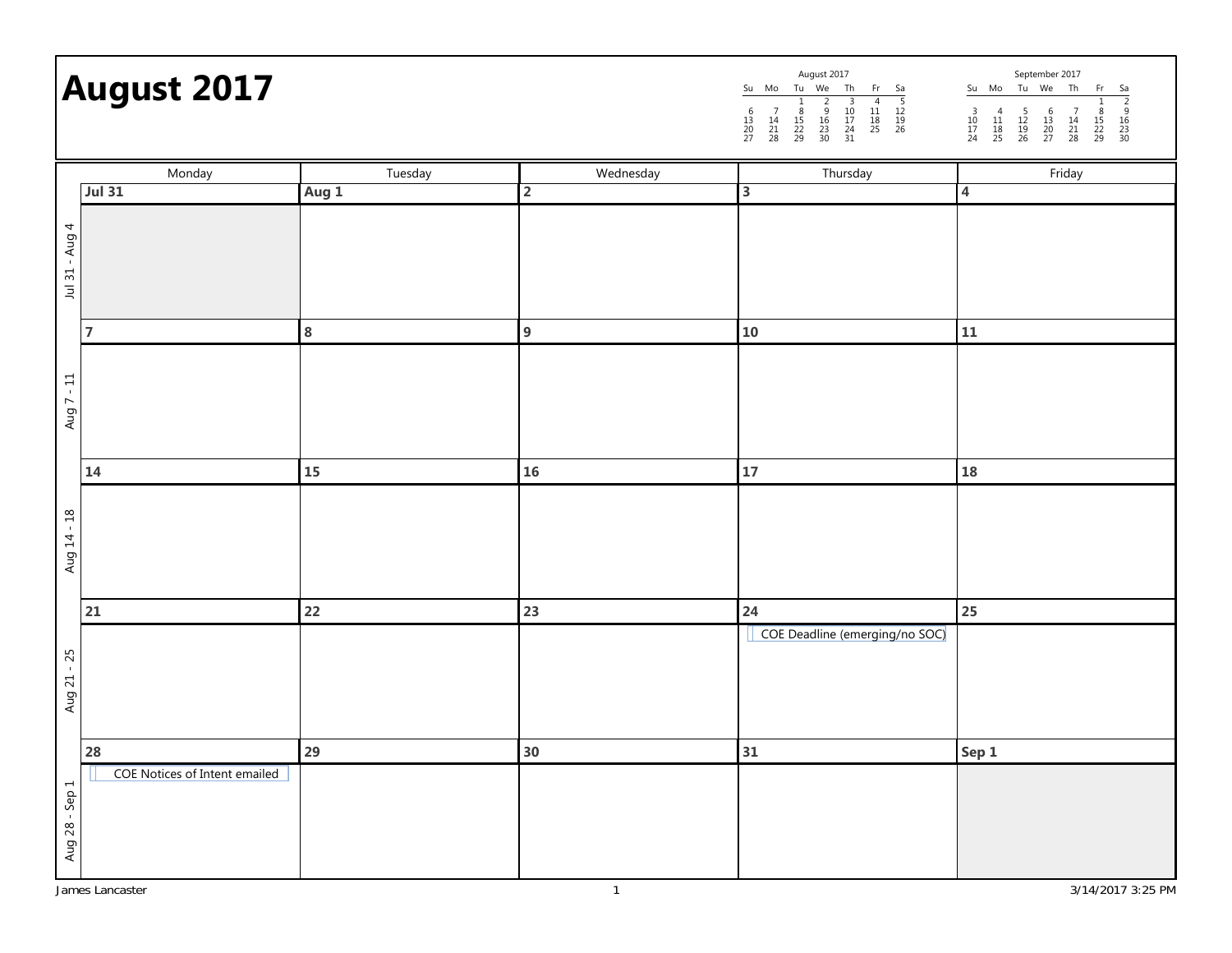## **September 2017**

|          |               |                | September 2017 |                |                     |                     |                     |                     |                | October 2017  |          |                |                |
|----------|---------------|----------------|----------------|----------------|---------------------|---------------------|---------------------|---------------------|----------------|---------------|----------|----------------|----------------|
| Su       | Mo            | Тu             | We             | Th             | Fr                  | Sa                  | Su                  | Mo                  | Τu             | We            | Th       | Fr             | Sa             |
| 10<br>24 | 4<br>18<br>25 | 12<br>19<br>26 | 13<br>20<br>27 | 14<br>21<br>28 | 8<br>15<br>22<br>29 | o<br>16<br>23<br>30 | 8<br>15<br>22<br>29 | a<br>16<br>23<br>30 | 10<br>24<br>31 | 4<br>18<br>25 | 19<br>26 | 13<br>20<br>27 | 14<br>21<br>28 |

|                | Monday                        | Tuesday<br>Wednesday |                | Thursday                      | Friday            |
|----------------|-------------------------------|----------------------|----------------|-------------------------------|-------------------|
|                | Aug 28                        | 29                   | 30             | 31                            | Sep 1             |
| Aug 28 - Sep 1 |                               |                      |                |                               |                   |
|                | 4                             | 5                    | $\bf 6$        | $\overline{7}$                | $\bf 8$           |
| $Sep 4 - 8$    | COE Notices of Intent emailed |                      |                |                               |                   |
|                | ${\bf 11}$                    | 12                   | 13             | 14                            | ${\bf 15}$        |
| Sep 11 - 15    | COE Notices of Intent emailed |                      |                |                               |                   |
|                | 18                            | 19                   | 20             | ${\bf 21}$                    | 22                |
| Sep 18 - 22    | COE Notices of Intent emailed |                      |                | COE Deadline (estblished SOC) |                   |
|                | 25                            | 26                   | 27             | 28                            | 29                |
| Sep 25 - 29    | COE Notices of Intent emailed |                      |                |                               |                   |
|                | James Lancaster               |                      | $\overline{2}$ |                               | 3/14/2017 3:25 PM |